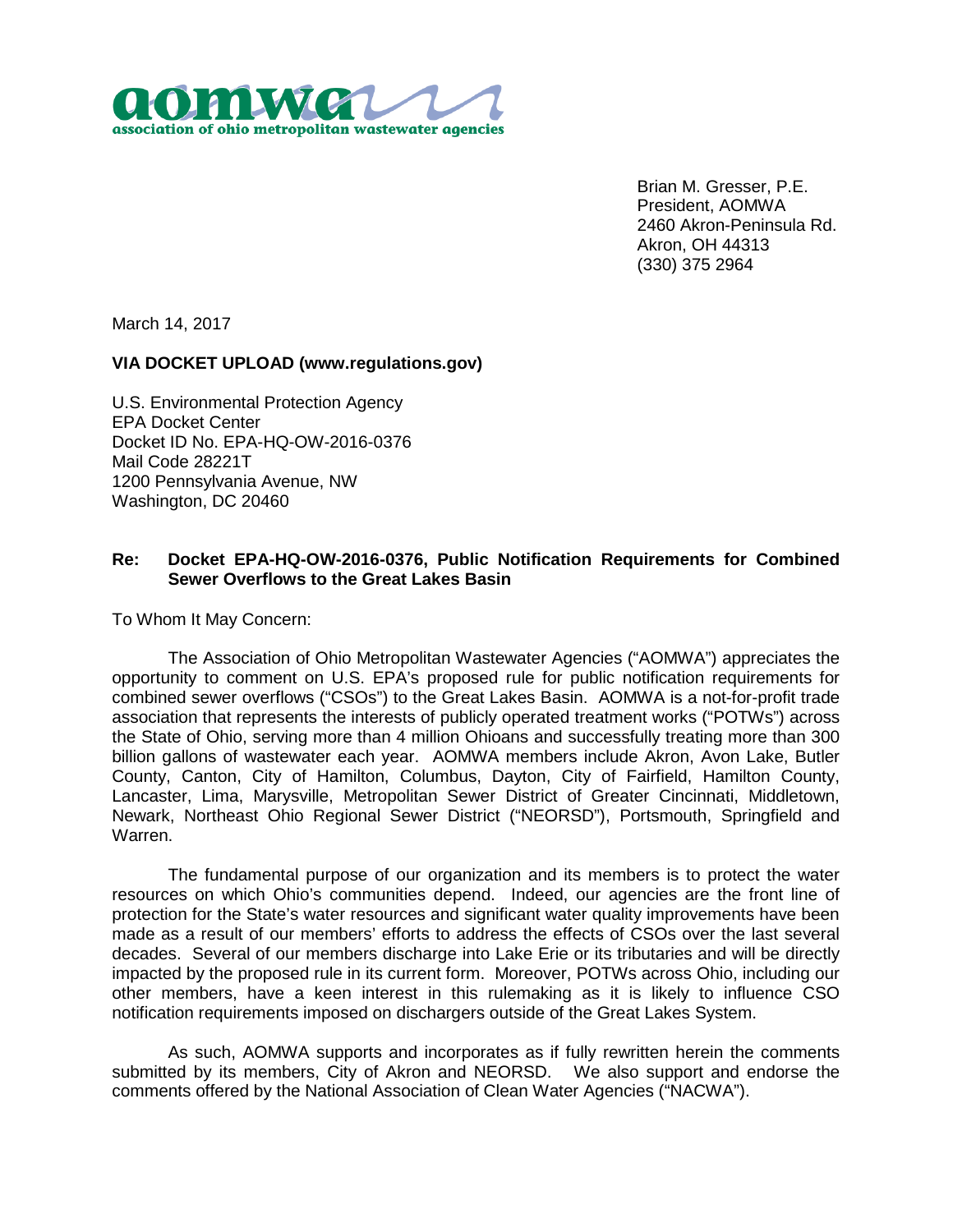One common theme in the comments submitted on this proposed rulemaking that we believe merits further attention is that the proposed rule in its current form is far stricter than what is required by applicable law—Section 425 of the Consolidated Appropriations Act of 2016 ("Section 425"). As NACWA has noted in its comment letter, Congress intended Section 425 to provide flexibility in notification requirements, and provided EPA with leeway in determining how utilities provide public notification of CSOs. The flexibility provided for by Section 425 is both needed and entirely appropriate given the wide variation between communities affected by the proposed rulemaking in terms of the nature and extent of CSOs, the potential impact of such CSOs and available staffing and financial resources for implementing these requirements. However, the proposed rule unreasonably restricts the flexibility provided for by Section 425 in several respects.

Therefore, AOMWA encourages EPA to reconsider those aspects of its proposed rulemaking that go beyond what is required by Section 425 so as to retain the flexibility called for by Congress. The following are a few examples of requirements which go beyond what Section 425 requires and should be reconsidered:

- *Expanded Application to CSO Discharges to the Great Lakes Basin*. Section 425 only requires EPA to regulate dischargers to the Great Lakes, which is defined by statute to not include tributaries. 33 U.S.C. § 1268(a)(3)(B)-(C). However, in its current form, the rule imposes requirements for CSO discharges to a larger group of waters, including streams, rivers, lakes, and other bodies of water within the Great Lakes Basin. Many of the CSOs covered by this expanded rule are far removed from the Great Lakes and unlikely to have immediate impacts on Great Lakes recreation activities. This expansion also threatens to improperly usurp State permitting authority and set aside appropriate public notification procedures that are already in place for CSO permittees that discharge to waters in the Great Lakes Basin other than the Great Lakes. The proposed CSO notification rule requirements should not be expanded beyond direct CSO discharges to the Great Lakes.
- *Immediate Notification*. The requirement to provide notice that a CSO discharge has occurred within four hours of "becoming aware" of the discharge is too short and vague. Such notification would be overly burdensome and require additional staffing. Not all of AOMWA's members are staffed 24 hours a day / seven days a week, nor does Section 425 require that they have around-the-clock staff dedicated to determining when a CSO has occurred.
- *24-Hour Supplement Notification*. Similarly, the proposed rule also seeks to impose a 24-hour supplemental notice requirement for estimated volumes and approximate end times of CSO discharges. Again, this proposed 24-hour timeframe is nowhere to be found in Section 425. It takes time to validate this data and the general public is unlikely to understand the meaning of estimated volumes and/or end times. In fact, providing estimated CSO end times may cause the public to incorrectly assume that an impacted public access area is safe for recreation. Utilities should be given adequate time to gather and validate such data so that the intent of this requirement—to provide the public improved information regarding CSOs in the Great Lakes—can be met.
- *Duplicative Annual Reporting Requirements*. The proposed rules also include annual reporting requirements that would force POTWs to allocate resources to recreate information that is already publicly available and submitted to state regulators